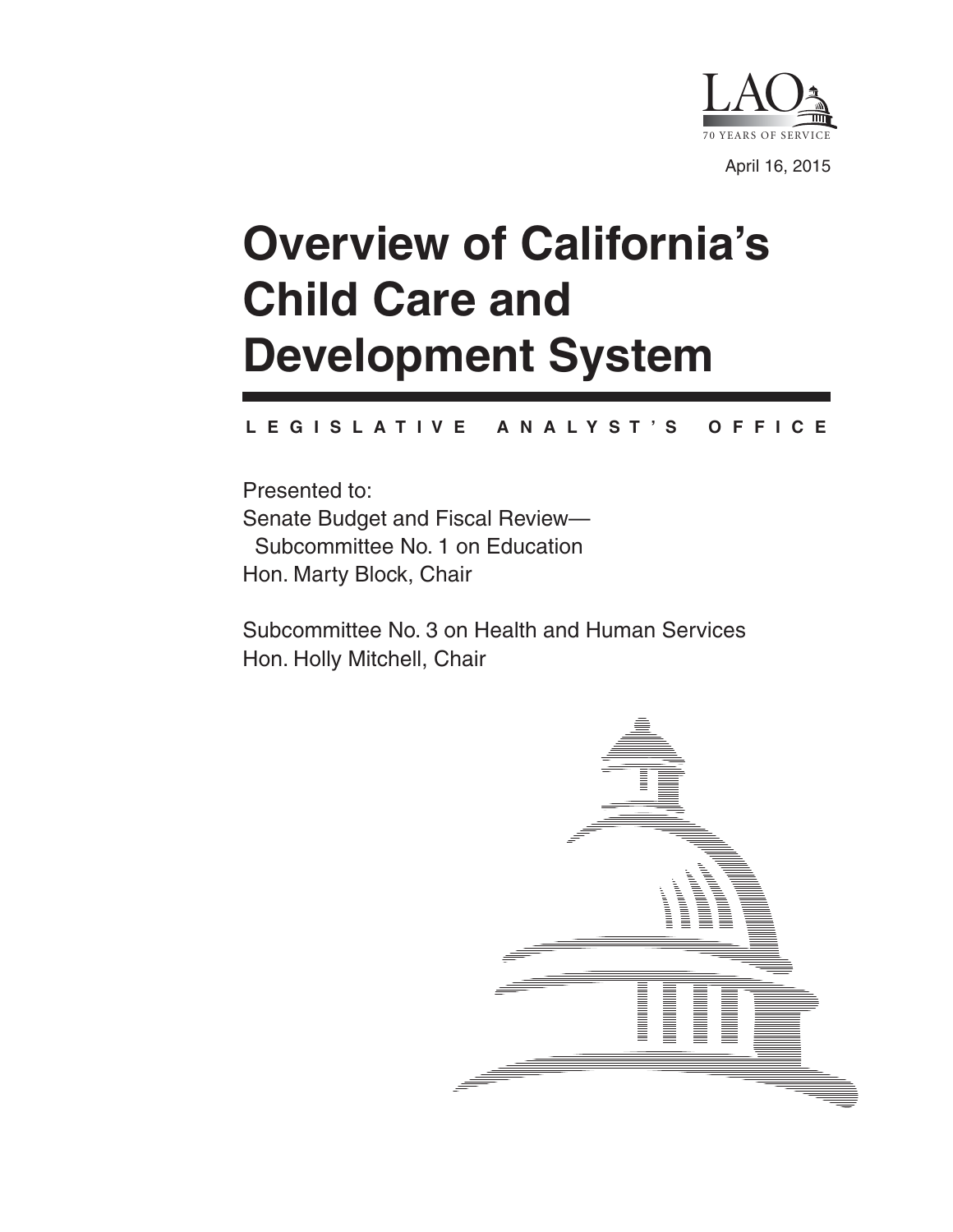

# **Eligibility and Access**



#### **Subsidized Child Care Generally Designed for Low-Income, Working Families**

- Families' incomes must be below 70 percent of state median income—\$42,000 for a family of three.
- **Parents must be working or participating in an education or** training program.
- Children must be under the age of 13.

#### **Some Families Are Guaranteed Access to Subsidized Child Care**

- All families currently participating in California Work Opportunity and Responsibility to Kids (CalWORKs) activities are guaranteed access to subsidized child care services if they meet the above requirements.
- Families that formerly participated in CalWORKs typically also are guaranteed subsidized child care services, as long as they continue to meet the above requirements.
- Only a portion of non-CalWORKs families receive subsidized child care. Waiting lists for these services are common.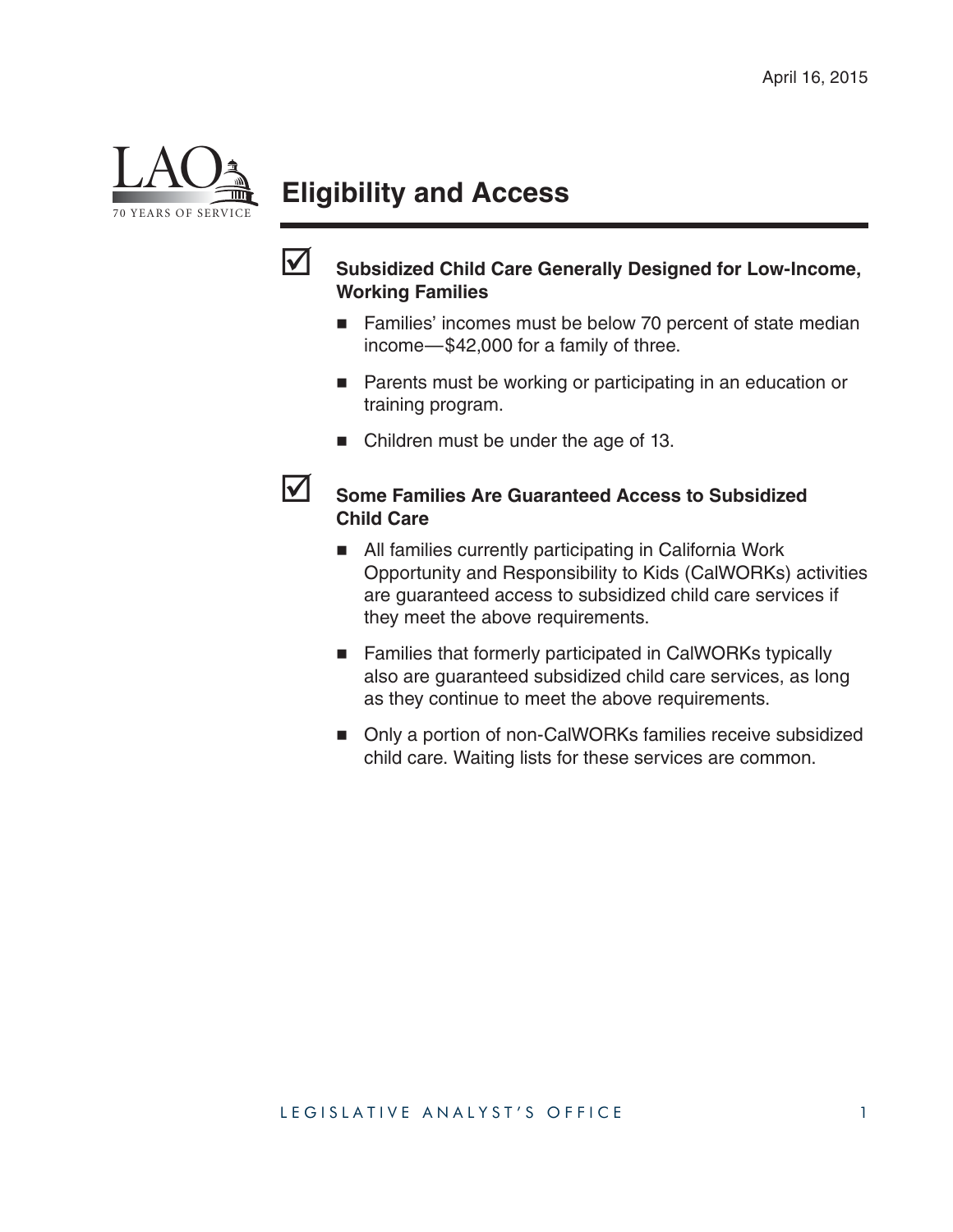

# **Programs**

### **State Provides Subsidized Child Care and Preschool Through a Variety of Programs**

| <b>Overview of State's Child Care and Preschool Programs</b> |                                                                                                                                                                                   |                                            |  |  |  |  |
|--------------------------------------------------------------|-----------------------------------------------------------------------------------------------------------------------------------------------------------------------------------|--------------------------------------------|--|--|--|--|
| 2014-15                                                      |                                                                                                                                                                                   |                                            |  |  |  |  |
| <b>Program</b>                                               | <b>Description</b>                                                                                                                                                                | <b>Estimated</b><br><b>Number of Slots</b> |  |  |  |  |
| <b>CalWORKs Child Care</b>                                   |                                                                                                                                                                                   |                                            |  |  |  |  |
| Stage 1                                                      | Begins when a participant enters the CalWORKs program.                                                                                                                            | 38,000                                     |  |  |  |  |
| Stage 2                                                      | Families are transitioned to Stage 2 when the county welfare<br>department deems them stable.                                                                                     | 52,000                                     |  |  |  |  |
| Stage 3                                                      | Families are transitioned to Stage 3 two years after they stop<br>receiving cash aid. Families remain in Stage 3 for as long as<br>they remain otherwise eligible for child care. | 35,000                                     |  |  |  |  |
| Subtotal                                                     |                                                                                                                                                                                   | (125,000)                                  |  |  |  |  |
| <b>Non-CalWORKs Child Care</b>                               |                                                                                                                                                                                   |                                            |  |  |  |  |
| <b>General Child Care</b>                                    | Program for low-income, working families not receiving<br>CalWORKs child care. (Includes "wrap-around" care for some<br>part-day State Preschool participants.)                   | 51,000                                     |  |  |  |  |
| Alternative Payment                                          | Another program for low-income, working families not receiving<br>CalWORKs child care.                                                                                            | 27,000                                     |  |  |  |  |
| <b>Migrant and Severely</b><br>Handicapped                   | Programs targeted for specific populations of children.                                                                                                                           | 3,000                                      |  |  |  |  |
| Subtotal                                                     |                                                                                                                                                                                   | (81,000)                                   |  |  |  |  |
| <b>Preschool</b>                                             |                                                                                                                                                                                   |                                            |  |  |  |  |
| State Preschool                                              | Part-day, part-year preschool program for low-income families.                                                                                                                    | 149,000                                    |  |  |  |  |
| <b>Total</b>                                                 |                                                                                                                                                                                   | 355,000                                    |  |  |  |  |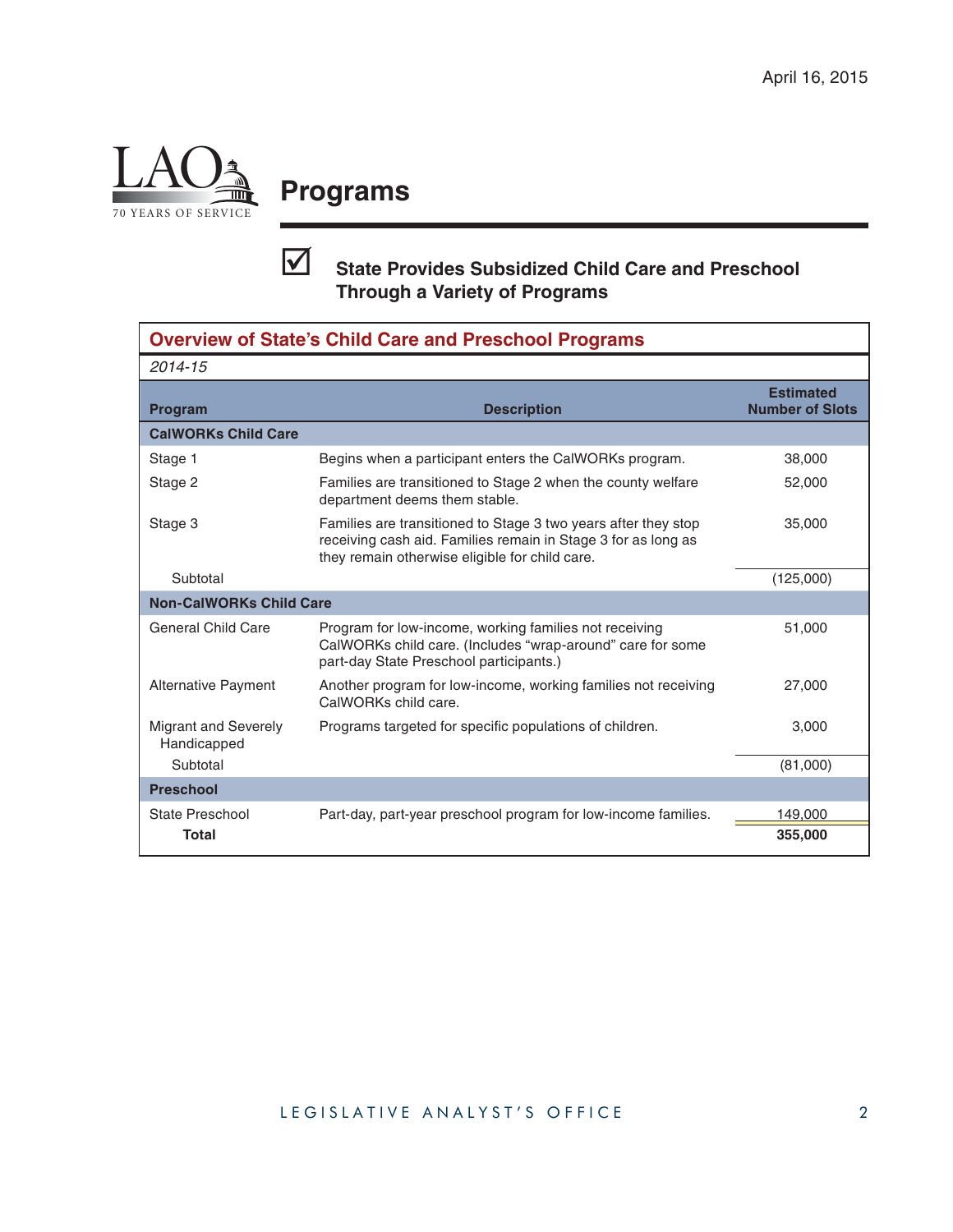

# **Settings and Standards**

## **Child Care Provided in One of Three Settings**

- **Centers**
- Family child care homes (FCCH)
- **License-exempt providers**

**Each Child Care Program Must Meet Certain Requirements**

| <b>Child Care Settings and Standards Vary by Program</b>                                                                                                                                   |                                            |                                                                                                                                                                                                                                 |  |  |  |  |  |
|--------------------------------------------------------------------------------------------------------------------------------------------------------------------------------------------|--------------------------------------------|---------------------------------------------------------------------------------------------------------------------------------------------------------------------------------------------------------------------------------|--|--|--|--|--|
| Program                                                                                                                                                                                    | <b>Settings</b>                            | <b>Standards</b>                                                                                                                                                                                                                |  |  |  |  |  |
| <b>CalWORKs</b><br>(all stages)                                                                                                                                                            | Centers, FCCH,<br>license-exempt providers | • Centers and FCCH must meet health and safety requirements monitored<br>by the state. License-exempt providers must self-certify that they meet<br>modified health and safety standards.                                       |  |  |  |  |  |
|                                                                                                                                                                                            |                                            | • Teachers in centers must hold a Child Development Associate Credential<br>(or complete 12 units in ECE/CD). License-exempt and FCCH providers are<br>not subject to credential requirements.                                  |  |  |  |  |  |
| <b>Alternative Payment</b>                                                                                                                                                                 | Centers, FCCH,<br>license-exempt providers | • Same as for CalWORKs programs.                                                                                                                                                                                                |  |  |  |  |  |
| <b>General Child Care</b>                                                                                                                                                                  | Centers and FCCH                           | • Must meet health and safety requirements monitored by the state.<br>• Teachers must hold a Child Development Permit.<br>• Program must include developmentally appropriate activities (as defined in<br>Title 5 regulations). |  |  |  |  |  |
| <b>State Preschool</b>                                                                                                                                                                     | Centers and FCCH                           | • Same as for General Child Care.                                                                                                                                                                                               |  |  |  |  |  |
| <b>Migrant and Severely</b><br>Handicapped                                                                                                                                                 | Centers and FCCH                           | • Generally same as for General Child Care, with certain additional<br>programmatic components specific to special populations of children<br>served. <sup>a</sup>                                                              |  |  |  |  |  |
| a A small portion of the Migrant child care program is subject to the same requirements as the Alternative Payment Program instead of the General<br>Child Care program.<br>$\blacksquare$ |                                            |                                                                                                                                                                                                                                 |  |  |  |  |  |

 $FCCH =$  family child care home and  $ECE/CD =$  early childhood education/child development.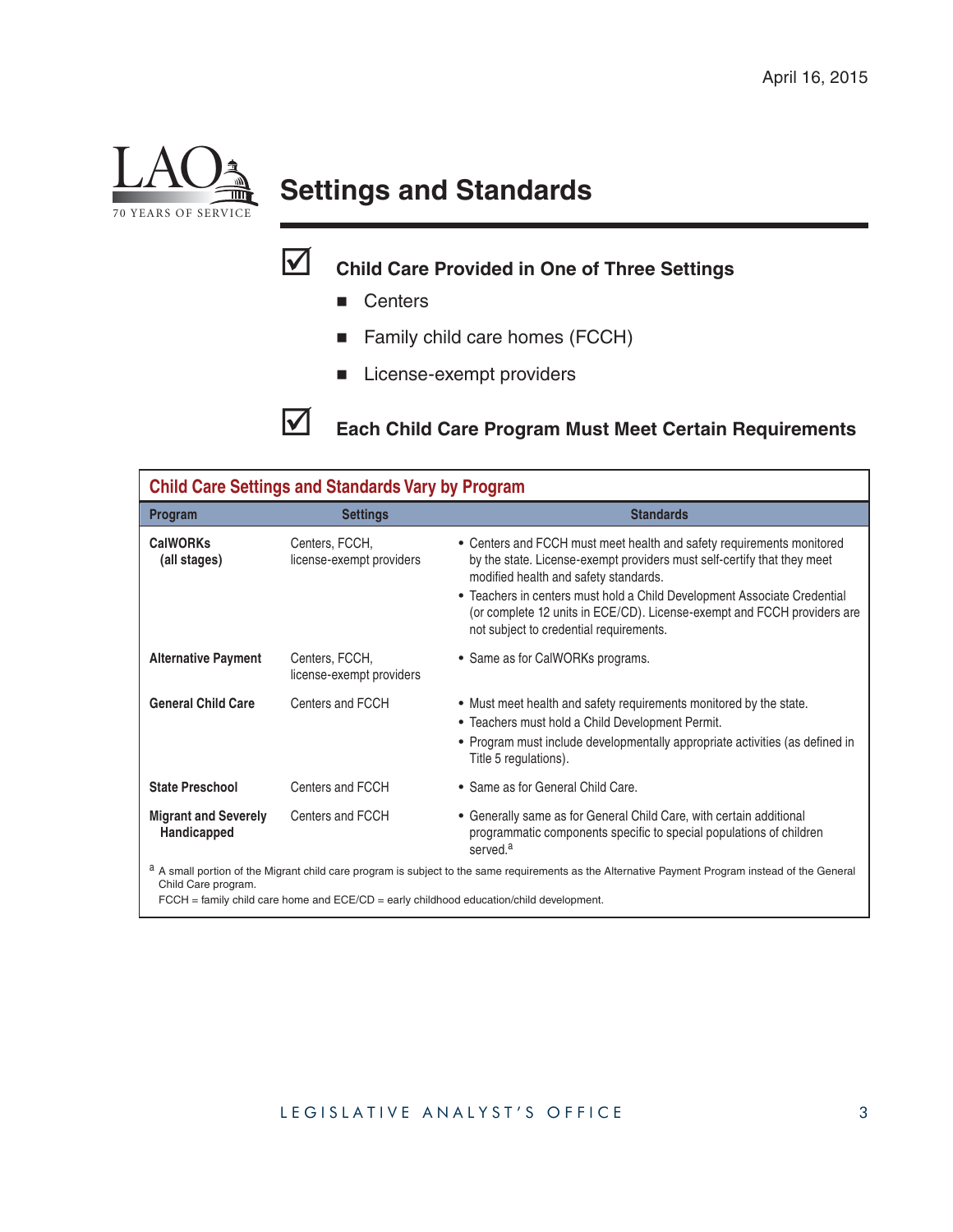

# **Administration and Funding**



### **Two State Agencies Administer Child Care Programs**

- **Department of Social Services administers CalWORKs Stage 1.**
- California Department of Education (CDE) administers all other programs.

**Programs Funded by a Combination of State and Federal Funds**

| <b>Child Care and Preschool Budget</b>                                                           |               |                              |                            |                            |                |  |  |  |
|--------------------------------------------------------------------------------------------------|---------------|------------------------------|----------------------------|----------------------------|----------------|--|--|--|
| (Dollars in Millions)                                                                            |               |                              |                            |                            |                |  |  |  |
|                                                                                                  | 2013-14       | 2014-15<br><b>Budget Act</b> | 2015-16<br><b>Proposed</b> | <b>Change From 2014-15</b> |                |  |  |  |
|                                                                                                  | <b>Actual</b> |                              |                            | <b>Amount</b>              | <b>Percent</b> |  |  |  |
| <b>Expenditures</b>                                                                              |               |                              |                            |                            |                |  |  |  |
| CalWORKs Child Care                                                                              |               |                              |                            |                            |                |  |  |  |
| Stage 1                                                                                          | \$337         | \$330 <sup>a</sup>           | \$362                      | \$32                       | 10%            |  |  |  |
| Stage 2 <sup>b</sup>                                                                             | 367           | 355                          | 349                        | -6                         | $-2$           |  |  |  |
| Stage 3                                                                                          | 202           | 220                          | 264                        | 44                         | 20             |  |  |  |
| Subtotals                                                                                        | (\$906)       | (\$904)                      | (\$974)                    | (\$69)                     | (8%)           |  |  |  |
| Non-CalWORKs Programs                                                                            |               |                              |                            |                            |                |  |  |  |
| State Preschool                                                                                  | \$507         | \$664                        | \$657                      | -\$8                       | $-1%$          |  |  |  |
| <b>General Child Care</b>                                                                        | 464           | 544                          | 574                        | 31                         | 6              |  |  |  |
| <b>Alternative Payment</b>                                                                       | 177           | 182                          | 190                        | 7                          | 4              |  |  |  |
| Other child care                                                                                 | 28            | 29                           | 30                         |                            | $\overline{c}$ |  |  |  |
| Subtotals                                                                                        | (\$1,176)     | (\$1,420)                    | (\$1,450)                  | (\$31)                     | (2%)           |  |  |  |
| <b>Support Programs</b>                                                                          | \$74          | \$73                         | \$73                       |                            |                |  |  |  |
| <b>Totals</b>                                                                                    | \$2,157       | \$2,397                      | \$2,497                    | \$101                      | 4%             |  |  |  |
| <b>Funding</b>                                                                                   |               |                              |                            |                            |                |  |  |  |
| Non-Proposition 98 General Fund                                                                  | \$763         | \$809                        | \$941                      | \$133                      | 16%            |  |  |  |
| Proposition 98 General Fund                                                                      | 507           | 664                          | 657                        | -8                         | $-1$           |  |  |  |
| <b>Federal CCDF</b>                                                                              | 556           | 570                          | 555                        | $-15$                      | -3             |  |  |  |
| <b>Federal TANF</b>                                                                              | 330           | 353                          | 344                        | $-10$                      | -3             |  |  |  |
| Reflects Department of Social Services' revised Stage 1 estimates for cost of care and caseload. |               |                              |                            |                            |                |  |  |  |

<sup>b</sup> Does not include \$9.2 million provided to community colleges for Stage 2 child care.

CCDF = Child Care and Development Fund and TANF = Temporary Assistance for Needy Families.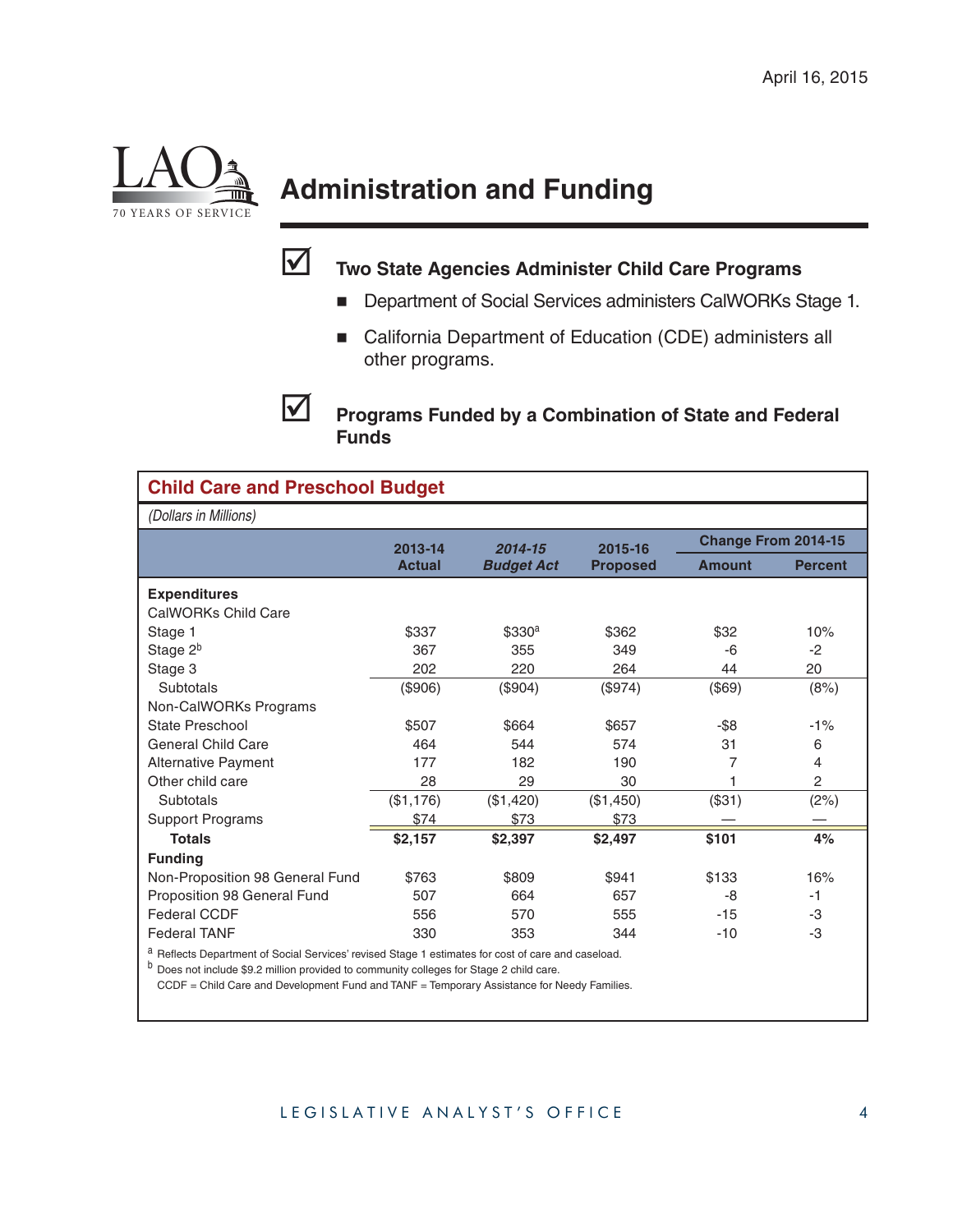

# **Payments to Providers**



### State Pays for Services Through Vouchers and Contracts



#### **Vouchers**

- Care provided through the three stages of CalWORKs child care and the Alternative Payment Program is reimbursed through vouchers.
- Reimbursement rates vary by county based on a Regional Market Rate (RMR) survey of licensed providers. Currently, the RMR is set at the  $85<sup>th</sup>$  percentile of the 2009 RMR survey of provider rates deficited by 10 percent.
- The RMR represents the maximum amount the state will pay for care. If families choose providers that charge at or below the RMR, the state will pay the actual cost of care. If families choose providers that charge above the RMR, the families must pay the difference.
- The maximum monthly RMR for full-day care for a four year-old child ranges from \$710 in Kings County to \$1,124 in Marin County.

#### **Contracts**

- Care provided through General Child Care, Migrant and Handicapped child care, and State Preschool is reimbursed through contracts with CDE. Providers are reimbursed based on the number of children they serve.
- **Providers are reimbursed based on a Standard** Reimbursement Rate (SRR). The SRR is the same across the state.
- The monthly SRR for full-day care for a four year-old child is \$752.